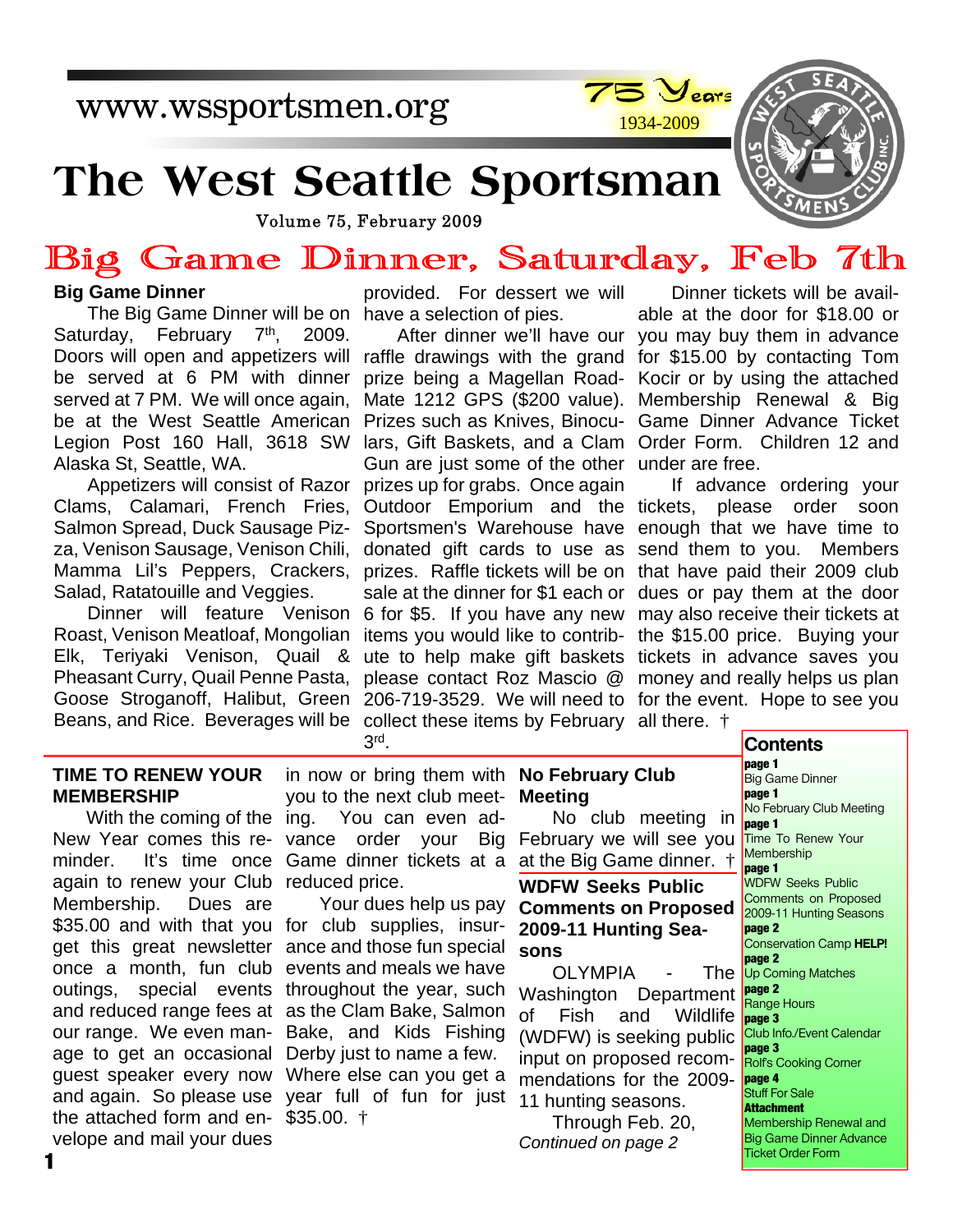

#### **WASHINGTON STATE YOUTH CONSERVATION CAMPS** P.O. BOX 24703 FEDERAL WAY, WA 98093

Dear Clubs and Sponsers,

We would like to thank you again for supporting our kids camp WSYCC. We also want to wish you a Happy New Year

We are sending you this letter to inform you of some proposed changes in the State Parks system for 2009.

As you know Governor Gregoire is trying to save the state some money by cutting the budget. Unfortunately she wants to do this by shutting down 13 state parks and an ELC. She has chosen our ELC on Orcas Island to be closed. We have been at this park for 56 years. We Chose it for it's beauty and especially it's wildlife. As you know for Hunter safety we need to have a location for the shooting ranges for riflery and archery. Also a safe location for survival and swim. The hike down Mt. Constitution is also memorable.

We have sent at least 10,000 kids through our program.

We also have a group of volunteers that help clean, repair, paint, build and maintain the grounds. We bring our own and beg for supplies. We work hard for our camp.

So Please take a little time to let these people know how you are connected to the park and what our camp means to our youth. Request that they not close our park. Any support would be greatly appreciated. Remember that the legistlative session begins on January 12<sup>th</sup>.

Director of Washington State Parks Rex Derr PO BOX 42650 Olympia, WA 980504-2650 360-902-8500

Regional Manager Eric Watilo 220 N. Walnut St. Burlington, WA 98223 360-755-9231

Sincerely, Donna Lister 253-952-3796

P.S. You could also contact Governor Gregoire's office

#### **Up coming Small bore & Air Matches**

| Feb 7        | Puyallup            | Groundhog (Junior 3-P)                        |
|--------------|---------------------|-----------------------------------------------|
| Feb 7-8      | <b>West Seattle</b> | Open Air Rifle Sectionals                     |
| Feb 14       | <b>West Seattle</b> | Air Pistol & Standard Pistol Match            |
| Feb 21-22    | Olympia             | Junior Olympic Air Rifle 3-P C'ship (West)    |
| Feb 28-Mar 1 | <b>West Seattle</b> | Junior 4-P Air Rifle Sectionals               |
| Feb 28-Mar 1 | Vancouver           | Open NRA 3-P & Air Rifle Sectionals           |
| Mar 7-8      | West Seattle        | Junior 3-P & 3-P Air Rifle Sectionals         |
| Mar 14       | <b>West Seattle</b> | Air Pistol & Standard Pistol Match            |
| Mar 14-15    | Vancouver           | State 4-P C'ship (West) & Open 4-P Sectionals |
| Mar 22       | Centralia           | State Junior Indoor Championship (West)       |
| Mar 28       | <b>West Seattle</b> | Cub Match (prone & kneeling)                  |
| Apr 19       | Tacoma              | Prone Sight-In & Practice Match               |
| Apr 25       | Puyallup            | Junior International 3-P PTO                  |
| May 8        | Wenatchee           | Junior Air Rifle Match                        |
| May 9-10     | Wenatchee           | Junior Outdoor Championship                   |
|              |                     |                                               |

#### **Washington State Conservation Camps**

To the left is a letter we received from the Washington State Youth Conservation Camps (WSYCC) asking for our help.

As you know each year we sponsor 1 Boy and 1 Girl to send to this camp. At camp the kids learn hunting, fishing, survival skills, and conservation of our natural resources.

Due to our state's budget deficit, recently discovered by our governor, she has decided to save money by closing 13 State Parks and an ELC. The ELC is used by the WSYCC for the Youth Conservation camp. Please read the letter to the left and if you agree please send a letter as requested and let our elected officials know how you feel on this issue. †

*2009-11 Hunting Seasons from Page 1* WDFW will accept written comments from the public to help finalize proposed hunting rules and regulations for 2009-11 hunting seasons. The proposals are available for review at http://wdfw.wa.gov/wlm/game/sea sonsetting/ .

The Washington Fish and Wildlife Commission, which sets policy for WDFW, will also take public comment on the proposed recommendations at its March 6-7 meeting in Ellensburg. Final commission action is scheduled to take *Continued on Page 4*

#### **Range Hours and Activity**

Monday - Small Bore - 6 PM, Tuesday - Winter Rifle League, Wednesday - Juniors - Call Fred Burr at 206-935-4883 for information. Cost: Adult members \$2.00, non- members \$4.00, Juniors \$1.00.

Volume 75, February 2009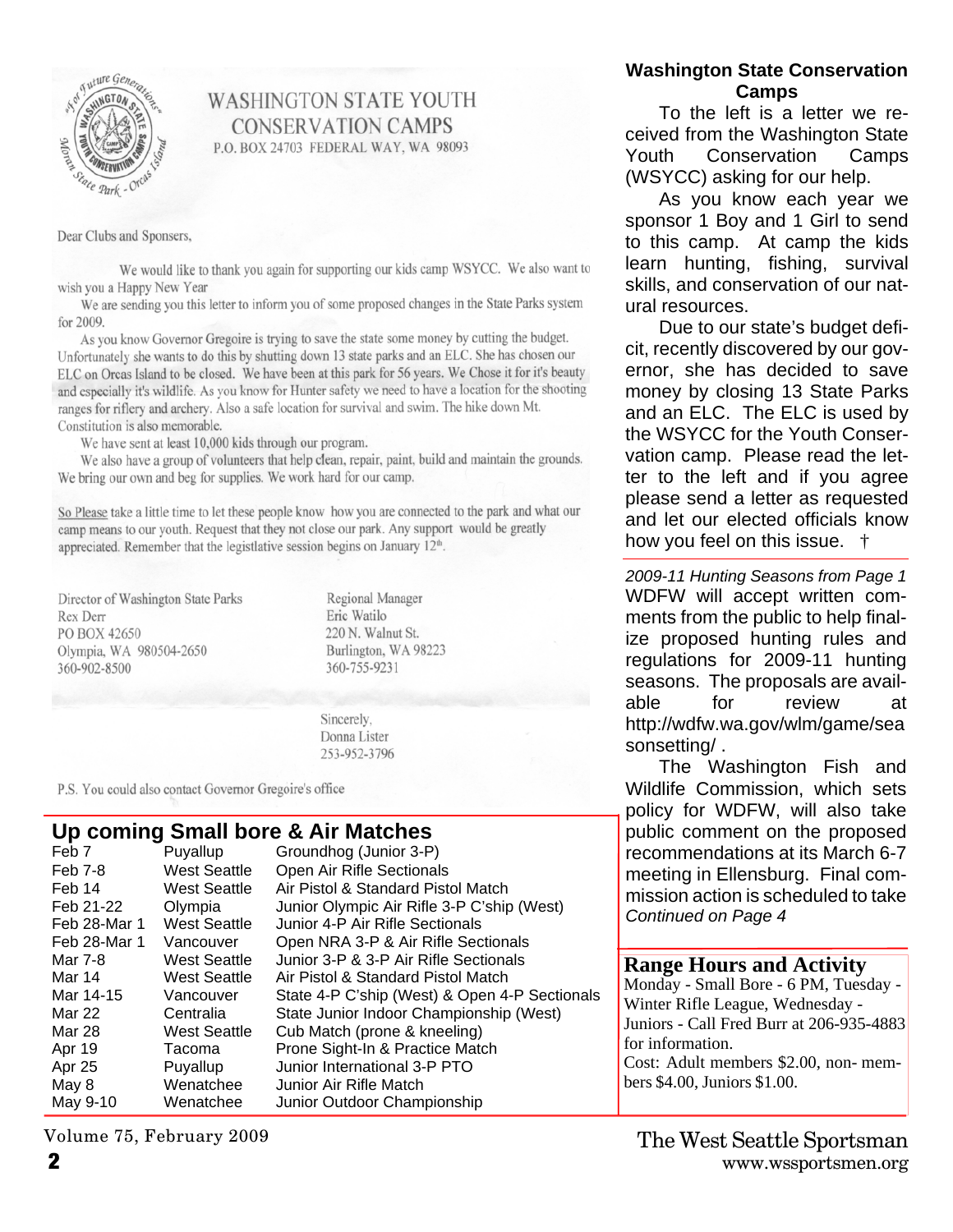#### **The West Seattle Sportsmen's Club Sponsors of the Roger Dahl Rifle Training Range**

| President – Cam Robison    |  |
|----------------------------|--|
| Vice Pres. – Steve Loo     |  |
| Secretary - Tony Olszewski |  |
| Treasurer – Tom Kocir      |  |
| Rec. Sec. – Roz Mascio     |  |

#### **OFFICERS TRUSTEES LIFE TIME MEMBERS**

206-431-8337 Greg Boyd 206-965-9629 Fred Burr<br>Jerry Mascio 206-719-3528 Ernie Frey Vich Pres. – Steve 206-719-3528 Ernie Frey<br>Fred Burr – 206-935-4883 Frank Novi 425-226-5643 Fred Burr 206-935-4883 Frank Novito Treasurer – Tom Contact us at: info@wsportsmen.org<br>206-719-3529 Contact us at: info@wsportsmen.org Contact us at: info@wssportsmen.org

Rolf's Cooking Corner

#### **Venison Bottom-Round Pot Roast**

| 2 lbs. venison bottom-round roast<br>1 T. kosher salt<br>$\frac{1}{2}$ C. flour<br>2 T. olive oil<br>1/4 C. butter<br>1 C. diced onion<br>1 C. diced celery<br>1 C. diced carrot<br>1 C. diced turnip<br>1 pt. diced potatoes<br>1 C. red wine<br>$\frac{1}{2}$ C. tomato puree<br>1 bay leaf<br>1 qt. brown gravy or brown sauce | Rub meat with<br>flour, and rub r<br>Heat pot and li<br>butter & vegeta<br>glaze with red<br>bay leaf & grav<br>350° oven, coc<br>proximately 1 h<br>bles and potat<br>correct consis |
|-----------------------------------------------------------------------------------------------------------------------------------------------------------------------------------------------------------------------------------------------------------------------------------------------------------------------------------|---------------------------------------------------------------------------------------------------------------------------------------------------------------------------------------|
| <b>New</b>                                                                                                                                                                                                                                                                                                                        | <b>MEMBERSHIP</b><br><b>WEST SEATTLE SP</b>                                                                                                                                           |
| I,                                                                                                                                                                                                                                                                                                                                | $\circ$ of                                                                                                                                                                            |
| propagation and conservation of game birds, game anima<br>for membership in the WEST SEATTLE SPORTSMEN                                                                                                                                                                                                                            |                                                                                                                                                                                       |
| payment of one year's dues.<br>"I solemnly swear that I will abide by the Constitution a<br>help in its up-building and I will not willfully disobey tl<br>a true sportsman both in the field and to my brother mer                                                                                                               |                                                                                                                                                                                       |
| Signed_______________________                                                                                                                                                                                                                                                                                                     |                                                                                                                                                                                       |
| Street Address                                                                                                                                                                                                                                                                                                                    |                                                                                                                                                                                       |
| City                                                                                                                                                                                                                                                                                                                              |                                                                                                                                                                                       |



#### olive oil, blend spices & neat with spice blend. ghtly brown meat. Add ables, and saute. De wine, then add tomato, y. Cover and place in ok till fork tender, or aphour. Serve with vegetatoes, adjust sauce to stency.  $\dagger$

### **Events Calendar**

Feb 7<sup>th</sup> - Big Game Dinner Feb 18<sup>th</sup> - Board Meeting Mar 4<sup>th</sup> - Club Meeting Mar 18<sup>th</sup> - Board Meeting Apr 1st - Club Meeting Apr 22nd - Board Meeting May 6<sup>th</sup> - Club Meeting May 20<sup>th</sup> - Board Meeting

If you have any ideas for programs to have at the club meetings or any good outing ideas let one of the Officers or Trustees know. You may contact us at: info@wssportsmen.org

| <b>New</b>                             |                                                                            | <b>MEMBERSHIP APPLICATION</b><br><b>WEST SEATTLE SPORTSMEN'S CLUB</b> | <b>Renewal</b>                                                                                                                                                                                                                   |
|----------------------------------------|----------------------------------------------------------------------------|-----------------------------------------------------------------------|----------------------------------------------------------------------------------------------------------------------------------------------------------------------------------------------------------------------------------|
|                                        |                                                                            |                                                                       |                                                                                                                                                                                                                                  |
|                                        |                                                                            |                                                                       | Date and the same state of the state of the state of the state of the state of the state of the state of the state of the state of the state of the state of the state of the state of the state of the state of the state of    |
|                                        |                                                                            |                                                                       |                                                                                                                                                                                                                                  |
| payment of one year's dues.            |                                                                            |                                                                       | propagation and conservation of game birds, game animals, and fish in the State of Washington, do hereby apply<br>for membership in the WEST SEATTLE SPORTSMEN'S CLUB and tender herewith the sum of \$________ in :             |
|                                        | a true sportsman both in the field and to my brother members at all times. |                                                                       | "I solemnly swear that I will abide by the Constitution and By-Laws of the West Seattle Sportsmen's Club and<br>help in its up-building and I will not willfully disobey the Game Laws wherever I fish or hunt. I will always be |
|                                        |                                                                            | If you would like to                                                  |                                                                                                                                                                                                                                  |
|                                        |                                                                            | receive the Club<br>newsletter by email                               |                                                                                                                                                                                                                                  |
|                                        |                                                                            | check here.                                                           |                                                                                                                                                                                                                                  |
|                                        |                                                                            |                                                                       |                                                                                                                                                                                                                                  |
| (New Only)                             |                                                                            |                                                                       |                                                                                                                                                                                                                                  |
| <sup>N</sup> ha Wast Saattla Sportsman |                                                                            |                                                                       | Volume 75, February 2009                                                                                                                                                                                                         |

www.wssportsmen.org **3** The West Seattle Sportsman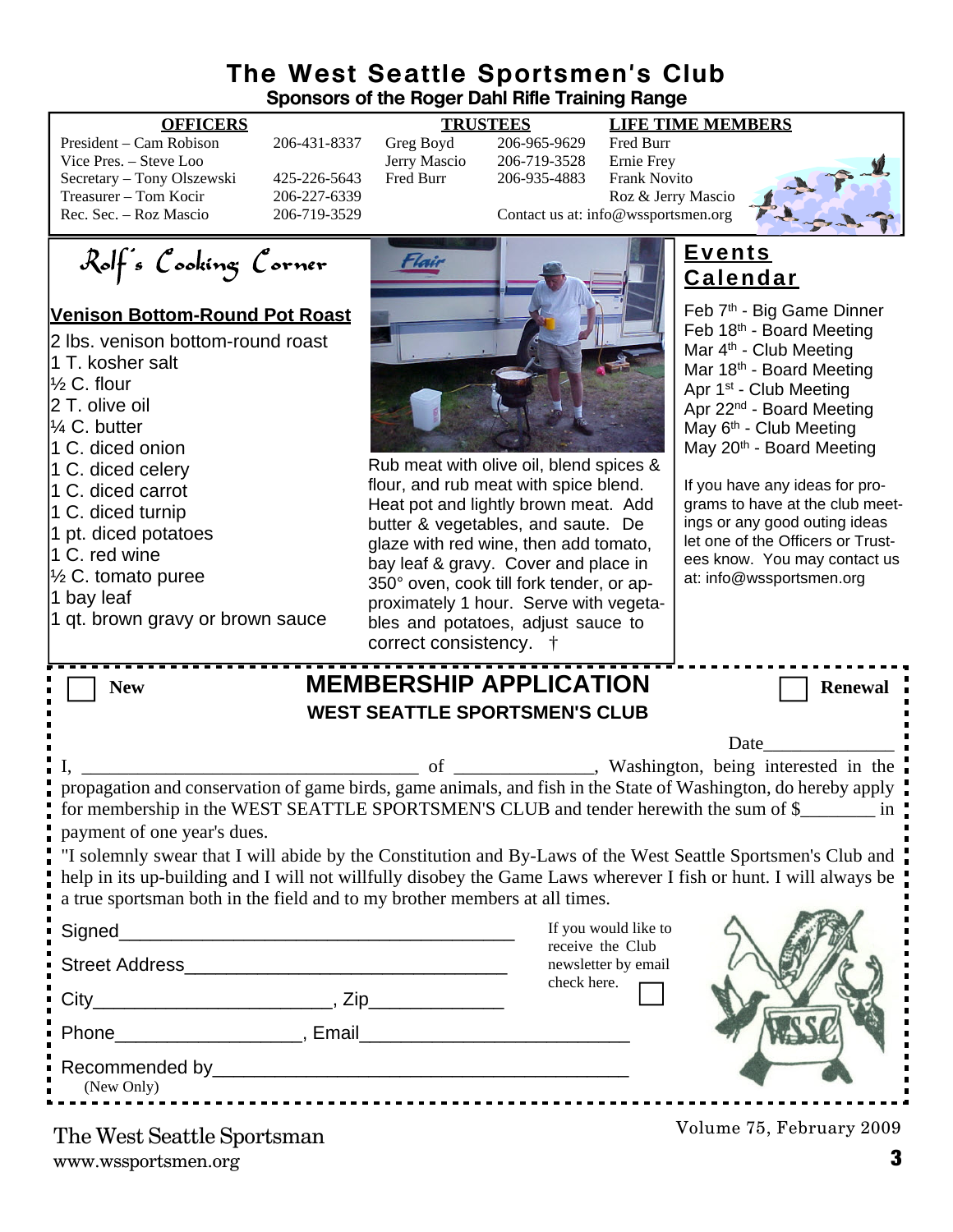#### **Stuff For Sale**



**For Sale** - Club Logo items available; hats \$15.00, shirts and other items available too. Contact Tony at the club meetings, by email at secretary@wssportsmen.org or by phone at 425-226-5643.

If you have something you would like to list in this section please send an email to "info@westseattlesportsmen.org" listing the item or items you would like to sell, the price, and your contact information. Put "Stuff For Sale" in the Subject line of your email. Keep in mind that this comes out only once a month. In order to be listed in the coming month's newsletter you will need to have your ad emailed to us no later than the 20<sup>th</sup> of the prior month.....†

*2009-11 Hunting Seasons from Page 2* place at the April 3-4 meeting in Olympia.

The hunting season recommendations, which were developed after extensive public involvement, are also based on the objectives and strategies contained in the new 2009-15 Game Management Plan (http://wdfw.wa.gov/wlm/game/man agement/2009-2015/ ), said Dave Ware, WDFW game manager.

"We appreciate the input we've received over the past months and encourage everyone interested in the 2009-11 hunting seasons to review and comment on the proposed rules before final action is taken," Ware said.

Comments can be emailed to wildthing@dfw.wa.gov or mailed to WDFW-Wildlife Program, attn: Hunting Season Comments, 600 Capitol Way North, Olympia, WA 98501-1091. †



The West Seattle Sportsmen's Club P.O. Box 16258 Seattle, WA 98116

**First Class Mail**